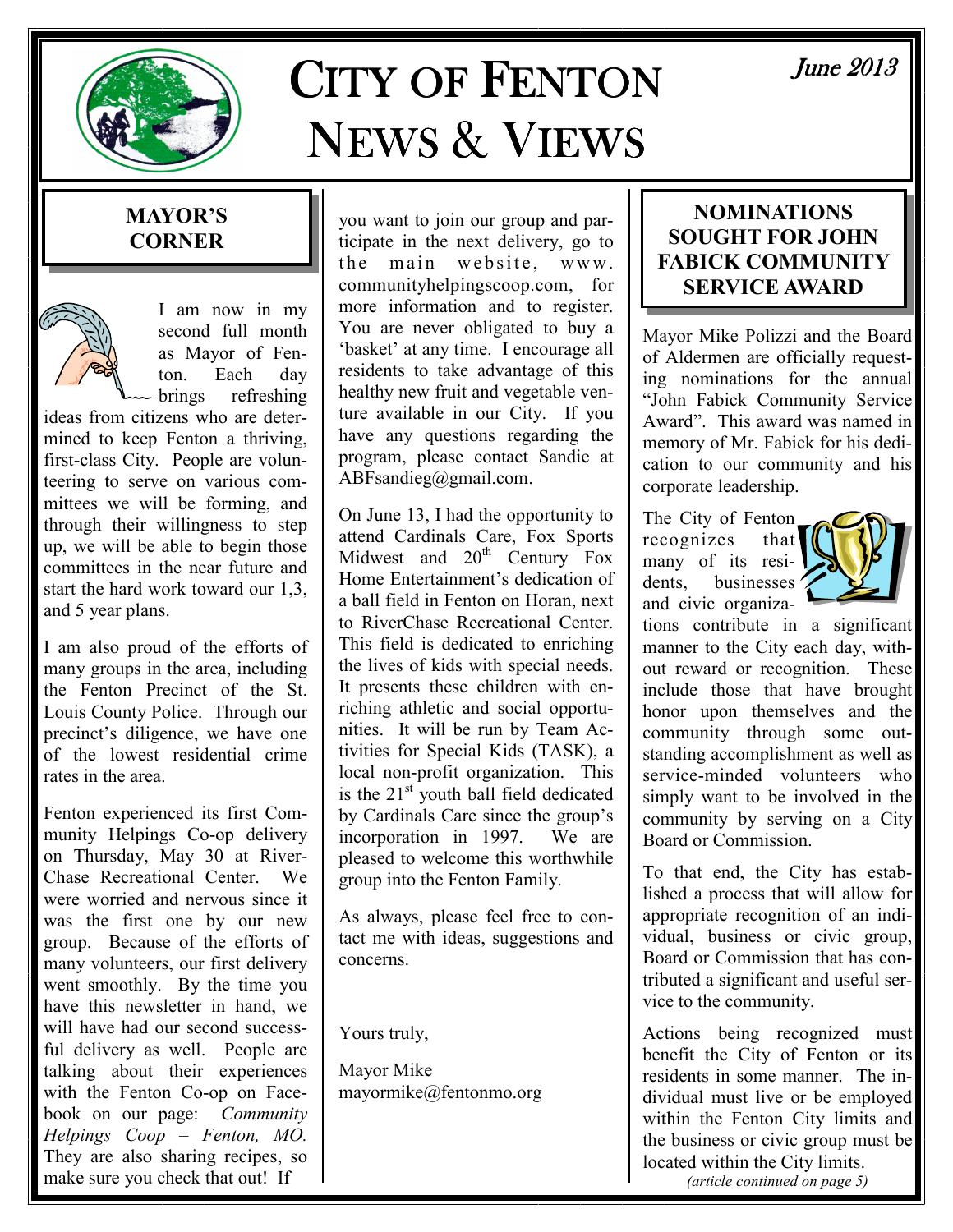#### Page 2 **FENTON NEWS & VIEWS** FENTON NEWS 2013

# PLANNING & ZONING **COMMISSION** PUBLIC HEARING

On Tuesday, July 2, 2013, the Planning & Zoning Commission will hold a Public Hearing at 7:00pm during their regularly scheduled meeting at City Hall to consider the following:

#### OLD BUSINESS:

• Proposed amendment to the Zoning Code to provide regulations for Solar Energy Systems.

#### NEW BUSINESS:

- A petition by McBride Riverchase, LLC to rezone three parcels addressed as 1000, 1020 and 1040 Horan Drive from "R-1" Single-Family Residential Zone District to "R-3" Single-Family Residential Zone District.
- A petition by McBride Riverchase, LLC, to subdivide three existing lots into seventeen lots to construct a single-family residential subdivision. The existing lots are addressed as 1000, 1020 and 1040 Horan Drive and are currently zoned "R-1" Single-Family Residential Zone District.
- A petition by Stock & Associates Consulting Engineers, Inc., representing L. Keeley Construction, for a Special Use Permit for outdoor storage of equipment and materials at 555 N. Highway Drive. The parcel is zoned "BP-3" Business Park-General Office Centers, Small Warehousing District.

• Consideration of an amendment to SECTION 475.060(G) of the Zoning Code to include provisions for Pet Services, including training, grooming, daycare or overnight boarding of dogs and cats as a Special Use provided within the "IP-1" Industrial Park-Light, Medium, Industry, Distribution, Assembly Warehouse District.

• Proposed amendment to SECTION 475.060(G) of the Zoning Code to include provisions for Pet Services, including training, grooming, daycare or overnight boarding of dogs and cats as a Special Use provided within the "IP-1" Industrial Park-Light, Medium, Industry, Distribution, Assembly Warehouse District.

#### SITE PLAN REVIEWS:

- A petition by The Summit at Gravois Bluffs, LLC, for Site Plan Review of a proposed 34,000 square foot retail building at 758 Gravois Bluffs Boulevard. The property is zoned "C-1" Commercial Zone District.
- A petition by Stock  $&$  Associates Consulting Engineers, Inc., for Site Plan Review of a proposed 24,500 (+/-) square foot commercial building at 555 N. Highway Drive. The property is zoned "BP-3" Business Park-General Office Centers, Small Warehousing District.
- A petition by Fanger  $&$  Associates, LLC, for Site Plan Review of a proposed building expansion at 1521- 1525 Ocello Drive. The parcel is addressed as 1521 Ocello Drive and is zoned "BP-3" Business Park-General Office Centers, Small Warehousing District.



# **TRASH** TALK

#### INDEPENDENCE DAY HOLIDAY SCHEDULE

Due to the Independence Day holiday on Thursday, July 4, the Recycling pick-up will move to Friday, July 5.

As always if you have questions, please call City Hall at (636) 343- 2080.

#### FREE YARD WASTE/TRASH OVERFLOW STICKERS

The Board of Aldermen has elected to increase to ten (10) free Yard Waste/Trash Overflow Stickers. If you have not already picked them up, they are available to residents for pick up at City Hall Monday through Friday 8:00 a.m. to 4:30 p.m.



FREE!!!! MULCH AND **COMPOST** 

On a first-come basis, residents of the City may take advantage of free mulch and compost located in Fenton City Park behind the parking lot right off the River Road. The available mulch and compost material is the end product of our lawn debris and leaf removal programs from the previous year. Many residents utilize this material in their vegetable and flower gardens. Help us complete our recycling process by utilizing the mulch and compost.

THE CITY OF FENTON OFFICES WILL BE CLOSED FOR INDEPENDENCE DAY ON THURSDAY, JULY 4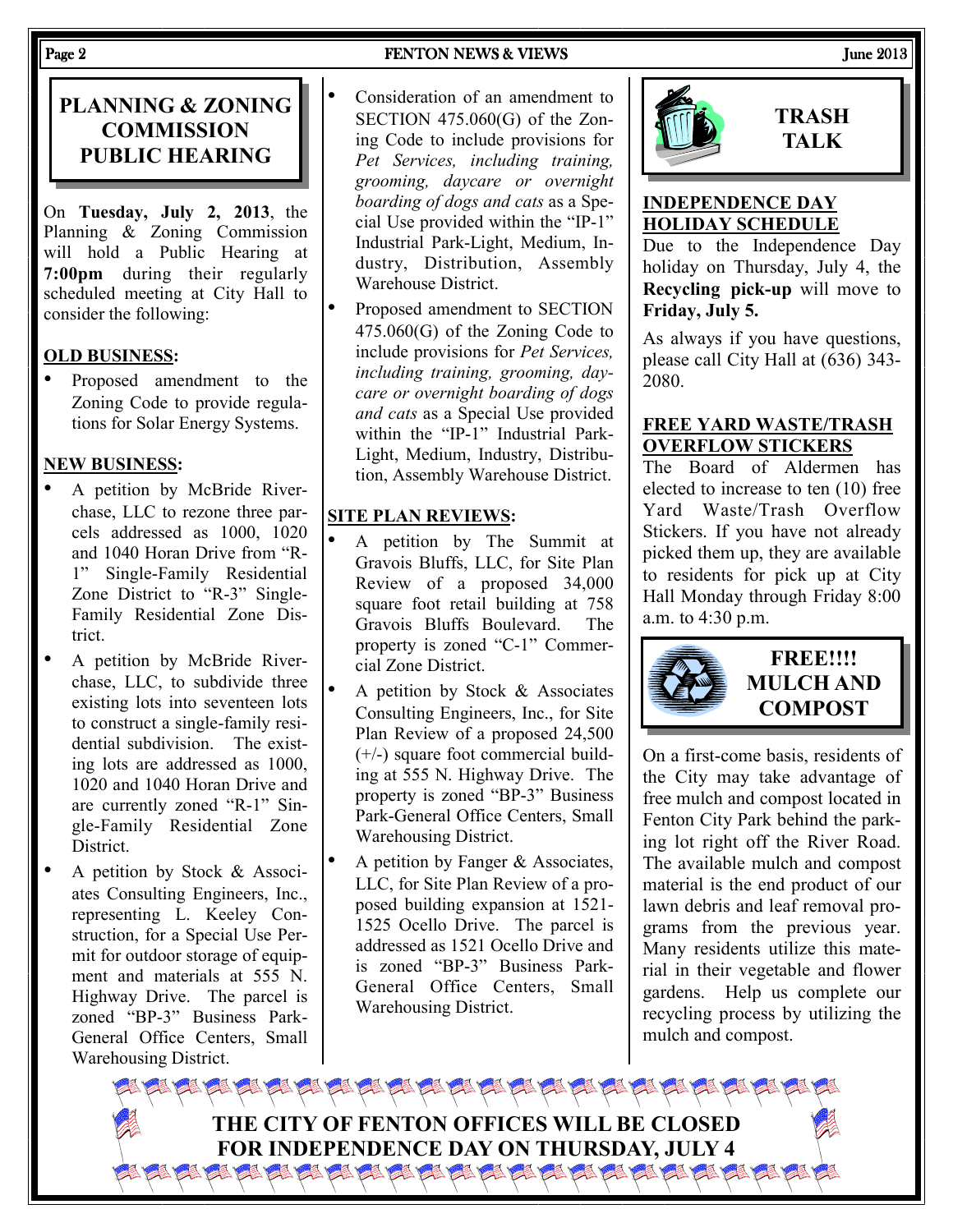### Page 3 FENTON NEWS & VIEWS FENTON NEWS FENTON NEWS **FENTON** NEWS **FENTON** NEWS **FENTON**



2013 FENTON TRIATHLON

Join us for the Fenton Triathlon! All events start/stop at River-Chase.

Saturday, August 3 6 a.m. - 11 a.m. Cost is \$50 per person Includes a 300 yard swim, 13.5 mile bike ride & a 3.1 mile run



Awards will be given to the top three male and female finishers and top three finishers -in each age group. If

you have questions or wish to sign up, please contact Andy at the following:

> areichert@fentonmo.org 636-343-0067

#### SENIOR LUNCH & BINGO

Adults, 55+, are invited to our next Lunch & Bingo at River-Chase! What's on the menu in July? BBQ Pork Sandwich!

> Wednesday, July 10 10:30 a.m. Cost is \$6.50/person

#### SENIOR PROM

Register Now for Senior Prom! For Adults 55+. Featuring: DJ Hilton's music from the 40's, 50's and 60's; dinner from Chef Andy; appearance

by "The King ofd Rock and Roll"; Pop Trivia of the times; prom pictures and more!!



Friday, June 28 6:00-8:30 p.m.

For information on any RiverChase program, including fees and times, contact RiverChase of Fenton at:

> (636) 343-0067 www.fentonmo.org



#### MOVE OVER FOR WORK ZONES — DON'T ZONE OUT

Every spring, the Missouri Department of Transportation starts preparation for a busy summer season of construction and maintenance work across the State of Missouri.



As the season begins, MoDOT asks that you please watch out for highway workers as you travel. They spend their days working a short dis-

tance from fast-moving vehicles, and while they make every effort to work safely, they are counting on Y-O-U to pay attention, slow down, and be careful as you pass through their work zones.

In 2012, Governor Jay Nixon and the Missouri General Assembly added MoDOT vehicles to the "Move Over" law, which protects law enforcement and emergency response vehicles parked on the side of the road. This law requiring motorists to

slow down or change lanes when approaching these vehicles NOW includes MoDOT vehicles parked with amber and white lights flashing.

#### GOING ON VACATION?

Don't forget to take advantage of Fenton Police Department's Vacation Inspection Program. Call the station at 636-349-8120 to get your home entered on the list. While you are away, an Officer will walk around your residence to confirm all windows and doors are still secure.

#### SPEED LIMIT

With warmer weather, our children will be enjoying the outdoors. Help us to provide a safe and secure environment for both you and your children by paying special attention to the speed limit in your subdivision. The City of Fenton maintains a 20 miles per hour speed limit on all residential streets within the City limits.

Neighborhood Policing Officer:

Officer Aaron Dilks 636-349-8120 ext. 1123

#### DEER RESISTANT PLANTINGS

Deer are particularly fond of young, succulent leaves and they rely on their sense of smell to determine whether an area is safe and which plants



are desirable. Plants with strongly scented leaves and those with coarse, rough textures are less appealing to deer. Online resources for various deer-resistant plant lists include the Shaw Nature Reserve at www.shawnature.org or the plant finder at the Botanical Garden at www.missouribotanicalgarden.org.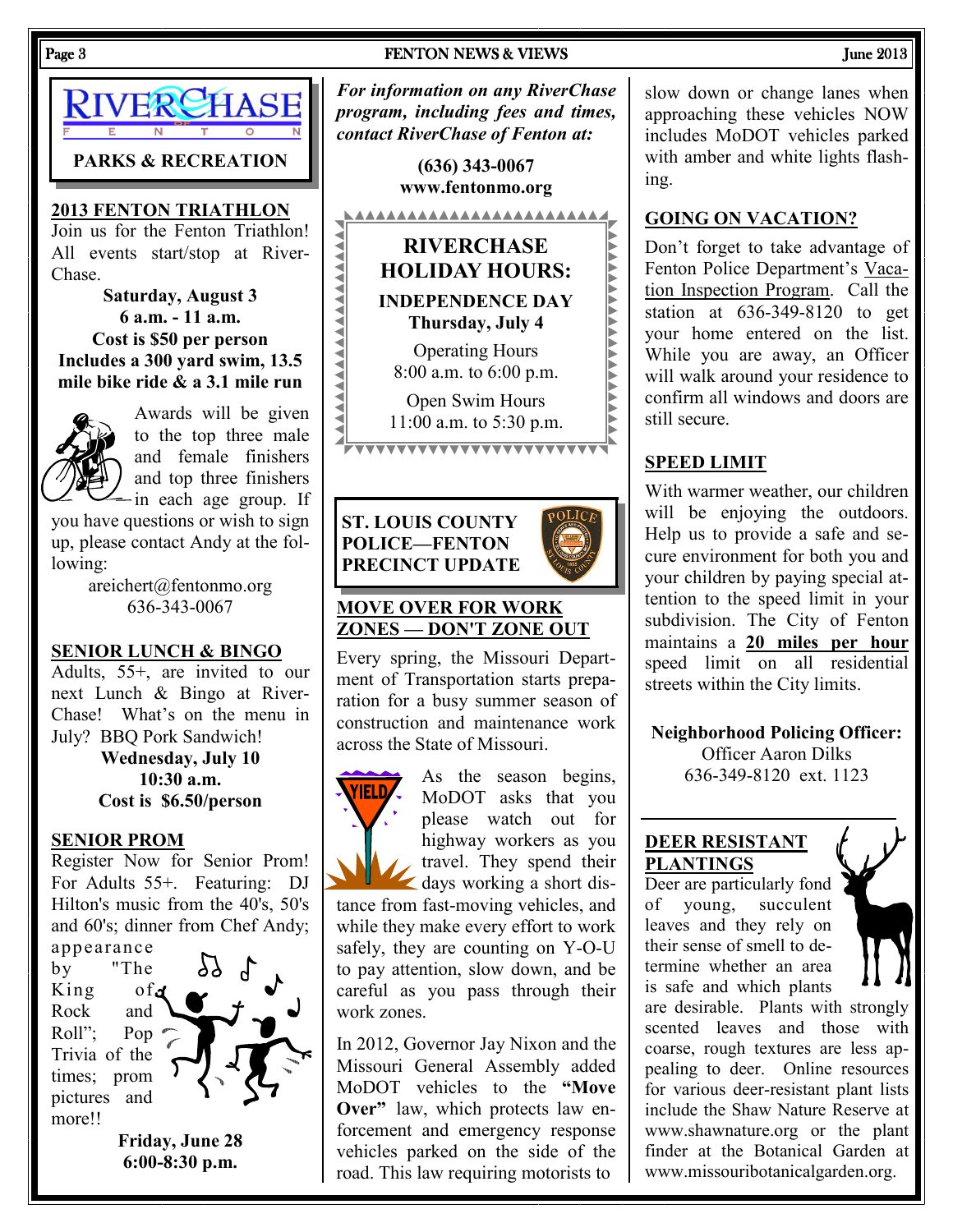

The following businesses have applied for an occupancy permit and are planning on calling Fenton "home":

Superior Network Systems, Inc.

232 Axminister Drive (sales/warehouse for cabling infrastructure)

Buy Now or Never LLC 1590 Fenpark Drive (office/warehouse for distribution of jewelry/small home furnishings)

The Little Gym of Fenton 18 Fenton Plaza (children's motor skill development)

York International Corporation 920 S. Highway Drive (HVAC parts/supply retail business)

Welcome to Fenton! We're glad you're here.

# MOSQUITO CONTROL

Summer is here! Here are some ways to reduce the mosquito population in your neighborhood.

- Eliminate standing water sites where mosquitoes can breed.
- Clean out clogged rain gutters and downspouts so they won't hold water.
- Empty, clean and refill birdbaths on a weekly basis.
- If you have a pool, make sure the cover isn't holding water and breeding mosquitoes.
- Keep in mind that mosquitoes nest in vegetation and other protected places; keep the grass cut and bushes trimmed.

# SOLICITORS NEED LICENSES

Any person selling on streets, sidewalks, parking spaces, or going door-to-door within the City Limits of Fenton, must apply for a Peddlers, Canvassers, or Solicitors License. After approval of an application, a license is issued and must be carried while engaged in peddling, canvassing or soliciting. The name

of each individual approved for peddling, canvassing or soliciting will appear on the license issued by the City.



The City maintains a "No Visit List." You may call City Hall at (636) 343-2080, if you would like to add your address to the list or to verify that your address is on Fenton's No Visit List. This list is given to all solicitors who apply for the mandatory permit.

If you receive an unwanted visit from a Solicitor who cannot produce a valid City of Fenton Permit (with the embossed seal), please call the Fenton Police Precinct at (636) 349- 8120.



# **FENTON** HISTORICAL SOCIETY

#### ANNUAL SPRING LUNCHEON & ANTIQUE APPRAISAL

Once again, due to Joan Komlos who shared her wealth of knowledge and appraised family treasures, the generous souls who donated to our silent auction and our dedicated, hard working members, the Fenton Historical Society enjoyed another successful Spring Luncheon! Last but definitely not least, we would like to thank our guests whose attendance made this party a success. A big "THANK YOU" to all!

REMINDER: Join us for our monthly meetings at 7:00 p.m. the first Thursday of each month at 1 Church Street. The meetings are always open to the public. You may contact us at 636-326-0808.

# A FRIENDLY REMINDER FROM PARKS & RECREATION

Please be respectful of everyone's right to breathe clean air by not smoking around playgrounds,



walking paths or other areas of the park being enjoyed by others. As cited by numerous scien-

tific and governmental organizations, second hand smoke is dangerous to all . . . . ESPECIALLY CHILDREN.

Thank you for your cooperation.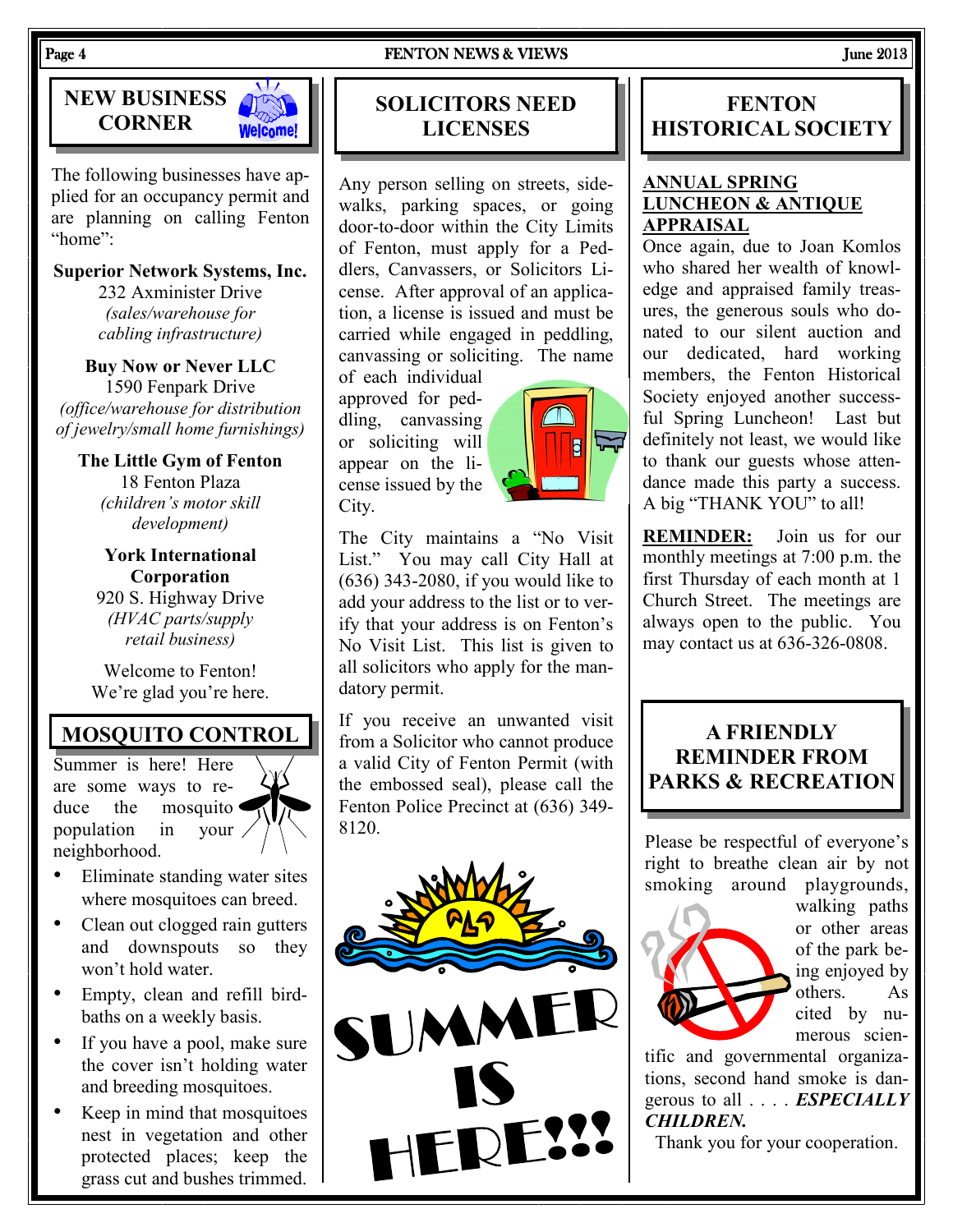| Page 5         |                                                                                                                                                                                                                                                                                 | <b>FENTON NEWS &amp; VIEWS</b>                                                                                                                                                                                                                                                                                                                                 | June 2013                                                                                                                                                                                                                                                                                                                                                                                                                |
|----------------|---------------------------------------------------------------------------------------------------------------------------------------------------------------------------------------------------------------------------------------------------------------------------------|----------------------------------------------------------------------------------------------------------------------------------------------------------------------------------------------------------------------------------------------------------------------------------------------------------------------------------------------------------------|--------------------------------------------------------------------------------------------------------------------------------------------------------------------------------------------------------------------------------------------------------------------------------------------------------------------------------------------------------------------------------------------------------------------------|
|                | <b>DECISIONS FROM THE</b><br>MAY 9, 14 & 23, 2013<br><b>BOARD OF ALDERMEN</b><br><b>MEETINGS</b><br><b>DECISIONS</b><br>Approved a temporary liq-<br>uor license for St. Paul Par-<br>ish for their Parish Home-<br>coming on May 24 and 25,<br>2013.<br>Approved the<br>Fenton | Re-appointed Charles Billings as<br>nd.<br>the Municipal Judge for the City<br>of Fenton.<br>Re-appointed Frank Vatterott as<br>the Provisional Judge for the City<br>of Fenton.<br>Re-appointed Diane Monteleone<br>as the City Clerk for the City of<br>Fenton.<br>Expanded the boundary of the<br>existing liquor license for Tony                          | #3327 Approved a Special Use<br>Permit petitioned by Tony B's<br>Pizzeria for outdoor dining at<br>544 Gravois Road.<br>#3328 Accepted streets located<br>in Plat 8 and Plat 9 of the San<br>Simeon Subdivision.<br>#3329<br>Accepted a portion of<br>Montevale Court located in<br>Phase 2 and Phase 4 of Courtney<br><b>Estates Subdivision</b>                                                                        |
| $\omega^{\mu}$ | Produce Co-op and to waive<br>the fees to utulize<br>RiverChase.                                                                                                                                                                                                                | B's Pizzeria at 544 Gravois Road<br>to include the outdoor dining area.<br>Approved a proposal from Scout<br>Robert Croxton to supply and<br>install two park benches at Preslar<br>Lake.<br>Approved request to seek bids to                                                                                                                                  | #3330 Approved an agreement<br>with ADB Companies, Inc. for<br>the Concrete Slab Replacement<br>Project.<br><b>RESOLUTION</b><br>R <sub>13</sub> -06<br>Amended the 2013                                                                                                                                                                                                                                                 |
|                | Approved hiring Amy<br>Chapleau for the position of<br>Deputy City Clerk/<br>Administrative Assistant.                                                                                                                                                                          |                                                                                                                                                                                                                                                                                                                                                                |                                                                                                                                                                                                                                                                                                                                                                                                                          |
|                | Approved the rental of the<br>Olde Towne Fenton Pavilion<br>to Angella Anderson to<br>provide management of the<br>Olde Towne Fenton Market.                                                                                                                                    | waterproof the south wall of City<br>Hall.<br>Approved request to seek bids for<br>grass mowing services for the<br>2013-2014 season.                                                                                                                                                                                                                          | approved Budget.                                                                                                                                                                                                                                                                                                                                                                                                         |
|                | Approved a petition by<br>Clayton Corporation for Site<br>Plan approval of a proposed<br>parking lot expansion at 866<br>Horan Drive.                                                                                                                                           | Approved the 2013-2014 Health<br>Insurance Plan with SLAIT with a<br>13.3% increase for the year.<br><b>PENDING LEGISLATION</b>                                                                                                                                                                                                                                | (article continued from page 1)<br>Nomination forms will be avail-<br>able on July 1, 2013. To obtain a                                                                                                                                                                                                                                                                                                                  |
|                | Approved a petition by The<br>Summit at Gravois Bluffs,<br>LLC for Site Plan approval<br>of a proposed $6,500$ sq. ft.<br>retail building at 778<br>Gravois Bluffs Blvd.                                                                                                        | Bill 13-29 Amends Section<br>466.020, Subsection C., Permitted<br>Uses and Uses<br>Allowed<br>by<br>Use<br>Special<br>Permit in the<br>"OT-2"<br>Zone<br>District.<br>Two<br>$R$ e a d i n g s<br>Only.<br><b>ORDINANCES</b><br>Bill 13-27 Amending Ordinance<br>No. 2989 to include driveway<br>regulations for the Shadow Creek<br>Subdivision. Bill Failed. | nominating form, contact City<br>Clerk Diane Monteleone at (636)<br>343-2080. All nominations must<br>be forwarded to the City Clerk at<br>City Hall by September 30, 2013.<br>A committee comprised of the<br>Mayor, Board of Aldermen and the<br>City Administrator will meet to re-<br>view all nominations for a final de-<br>cision. The award will be pre-<br>sented at the November Board of<br>Aldermen Meeting. |
|                | Re-appointed Robert Ebert<br>to the Board of Adjustment<br>with a term expiring May,<br>2018.                                                                                                                                                                                   |                                                                                                                                                                                                                                                                                                                                                                |                                                                                                                                                                                                                                                                                                                                                                                                                          |
|                | Re-appointed Robin Huels<br>the Human<br>Rights<br>to<br>Commission with a term<br>expiring May, 2016.                                                                                                                                                                          |                                                                                                                                                                                                                                                                                                                                                                |                                                                                                                                                                                                                                                                                                                                                                                                                          |